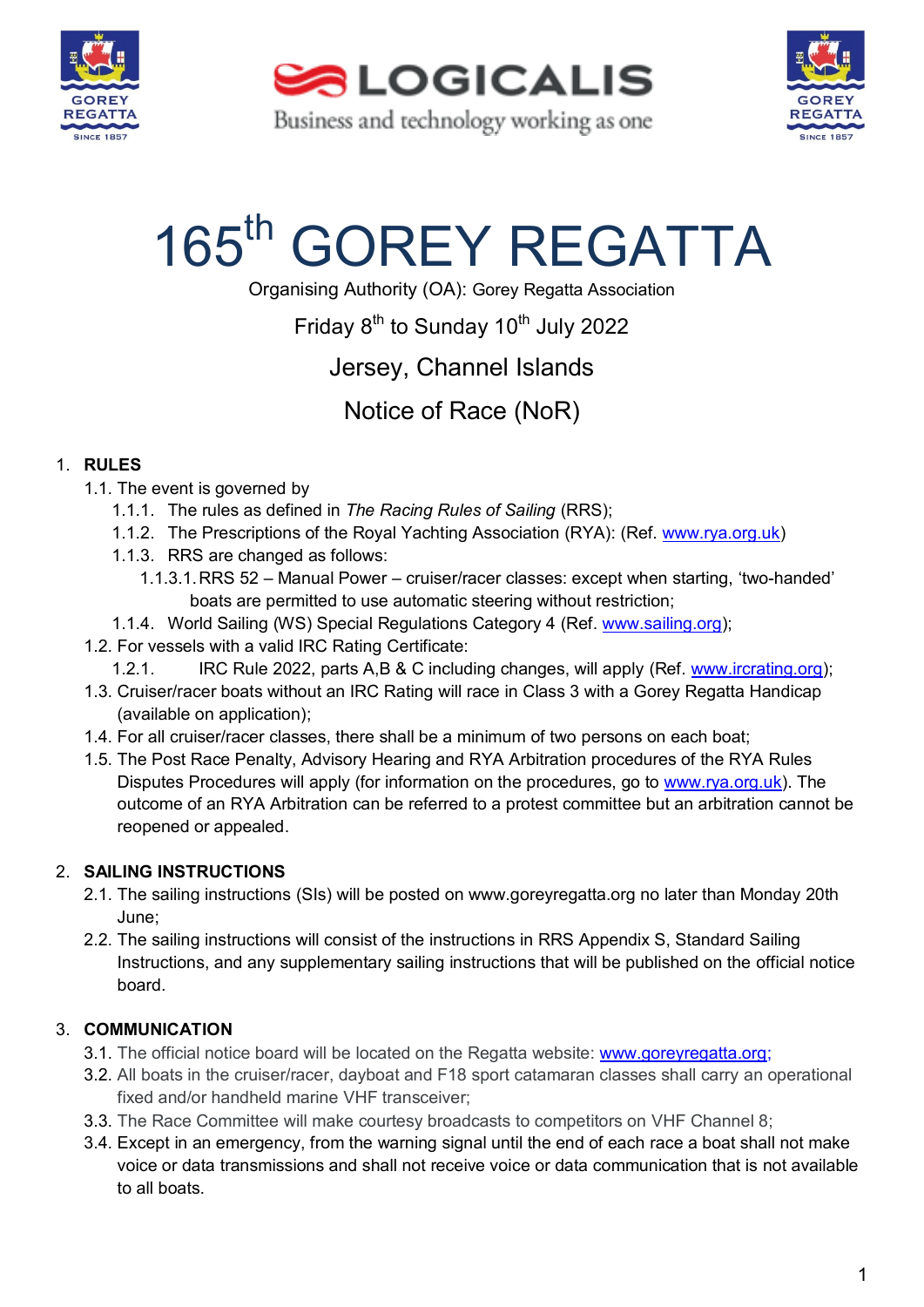- 4. **ELIGIBILITY -** The Regatta is open to boats with a valid rating certificate or handicap in the following classes:
	- 4.1. Class 1 Cruiser/racer (including sportsboats) IRC rating equal to or greater than 0.972
	- 4.2. Class 2 Cruiser/racer IRC rating less than 0.972
	- 4.3. Class 3 Cruiser/racer Gorey Regatta Handicap
	- 4.4. Class 4 Dayboat (Handicap available on application to the OA)
	- 4.5. Class 5 Windsurfer Kona (One design)
	- 4.6. Class 6 Dinghy PN equal to or less than 1208
	- 4.7. Class 7 Dinghy PN greater than 1208
	- 4.8. Class 8 Sport catamaran SCHRS Open
	- 4.9. Class 9 Regatta Fleet (Optimist Training Fleet)

### **Notes:**

- 1. A minimum of three entries is required to constitute a class;
- 2. Classes may be amalgamated, altered or divided at the discretion of the OA;
- 3. Class flags whilst racing, each boat in Classes 1, 2 and 3 shall provide her own class flag to be flown from the back-stay or shroud or push-pit if no backstay exists. Class flags are numeral pennants 1, 2 and 3, respectively.
- 4. Class 5 Windsurfer Kona boards only shall be used; sail sizes shall conform to class rules;
- 5. Class 7 entries will normally be accepted from children aged 10 years and above. Exceptionally, entries from younger children with recognised racing experience may be accepted at the discretion of the OA.

### 5. **ENTRY**

- 5.1. Eligible boats may enter and pay the entry fee on-line through [https://webcollect.org.uk/goreyregatta;](https://webcollect.org.uk/goreyregatta)
- 5.2. The cut-off date for entries is Wednesday  $6<sup>th</sup>$  July;
- 5.3. Classification the provisional entry classification will be posted on the official notice board no later than Thursday 7<sup>th</sup> July;
- 5.4. Parental consent:
	- 5.4.1. Competitors under 18 years of age may enter by completing both the on-line entry and parental consent forms;
	- 5.4.2. Persons-in-Charge aged 18 years and above shall provide a parental consent form for any crew member under 18 years of age;
- 5.5. To be considered an entry in the event a boat shall complete all entry requirements and pay all fees.

### **6. FEES**

6.1. Entry

- 6.1.1. Dinghy Junior (Helm under 18 years of age) £20.00
- 6.1.2. Dinghy Adult (Helm 18 years of age and over) and Dayboat £30.00
- 6.1.3. Sportsboat & Cruiser £35.00
- 6.2. Fees are to be paid to the Regatta account through Webcollect no later than Wednesday 6<sup>th</sup> July;
- 6.3. A late entry fee of £10.00 per boat will apply from Thursday  $7<sup>th</sup>$  July;
- 6.4. Sunday prize-giving & supper extra meals for crew: £17.50/head.

**Note**: Fees will not be refunded except at the OA's discretion.

**7. ADVERTISING -** Boats may be required to display advertising supplied by the sponsor.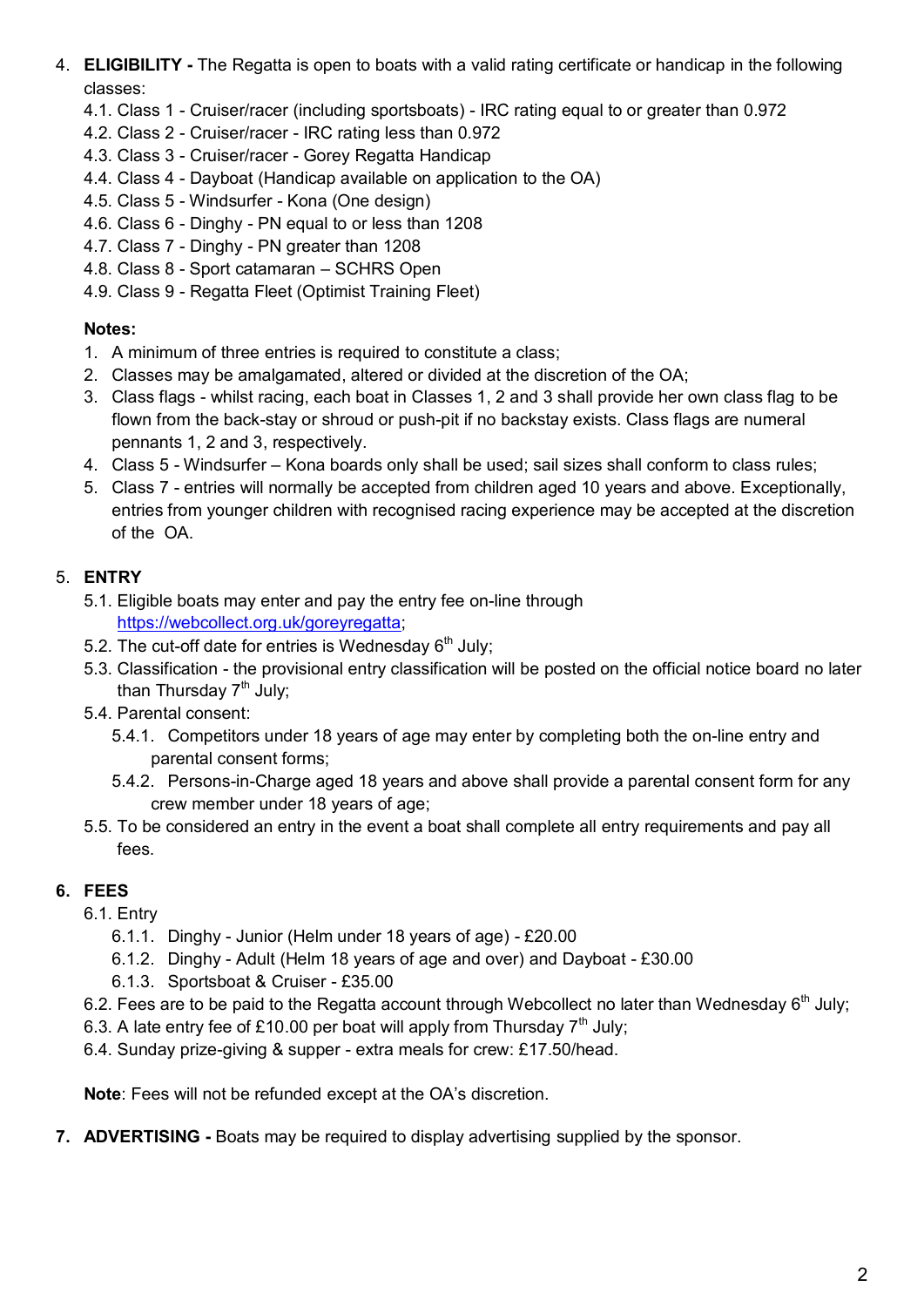### **8. SCHEDULE**

- 8.1. Tide times are:
	- 8.1.1. Saturday  $9<sup>th</sup>$  July HW 1453hrs 8.6m
	- 8.1.2. Sunday  $10^{th}$  July HW 1603hrs 9.1m
- 8.2. Schedule 1 shows the provisional race programme;
- 8.3. Irrespective of reason, any race not completed on either day will be abandoned;
- 8.4. Sunday 10<sup>th</sup> July no warning signal will be made after 1700 hours; races not started by this time will be abandoned.

### **9. EQUIPMENT INSPECTION**

- 9.1. Boats with a 2022 IRC Rating must enter their 'spinnaker' and 'no spinnaker' ratings on the on-line entry form. No alteration to a boat's TCC will be permitted except as a result of a rating protest or to correct Rating Authority errors;
- 9.2. All boats shall comply with RRS 78.1 (Compliance with Class Rules; Certificates*)* throughout the Regatta;
- 9.3. Boats may be inspected at any time.

### **10. VENUE**

10.1.Appendix 2 shows the racing venue in the Royal Bay of Grouville;

10.2.The social venue on Sunday evening will be Old Bank House, Gorey Village, from 1900 hours.

### **11. COURSES**

11.1.Excluding coastal races for cruisers, courses will be set in the Royal Bay of Grouville and will comprise a combination of laid and fixed marks as indicated on the Course Card, Appendix 1;

- 11.2.Detailed course information will be provided in the SIs.
- **12. PENALTY SYSTEM -** For classes 4 and 8, the Two-Turns Penalty is replaced by the One-Turn Penalty. This changes RRS 44.1**.**

### **13. SCORING**

- 13.1. The Low Points System of RRS A4 will apply;
- 13.2.No discards will be allowed except for the Orviss Cup for Dayboats when one discard will be allowed when all three races have been completed. Two races must be completed to constitute the series.

### 14. **BERTHING & PARKING**

- 14.1. Classes 1 to 4 shall make their own arrangements for berthing at Gorey. (Persons-in-Charge must note that the harbour dries. Those boats considering staying in the harbour overnight must be able to take the ground. Several deepwater moorings, eastwards of Gorey Pier, may be available but are exposed and are used at the owner's entire risk);
- 14.2. Classes 5 to 9 may use the beach adjacent to Gorey Village slipway. Owners are advised to park their boats above the next high water mark if they are to be left unattended overnight.
- 15. **DATA PROTECTION –** the use of data provided by an entrant to the OA is subject to the Data Protection (Jersey) Law 2018 (Ref. Policy statement posted on the official notice board).
- 16. **RISK STATEMENT –** RRS3 states that the responsibility for a boat's decision to participate in a race or to continue racing is hers alone. Sailing is by its nature an unpredictable sport and therefore inherently involves an element of risk. By taking part in the event, each competitor agrees and acknowledges that:
	- 16.1.They are aware of the inherent element of risk involved in the sport and accept responsibility for the exposure of themselves, their crew and their boat to such inherent risk whilst taking part in the event;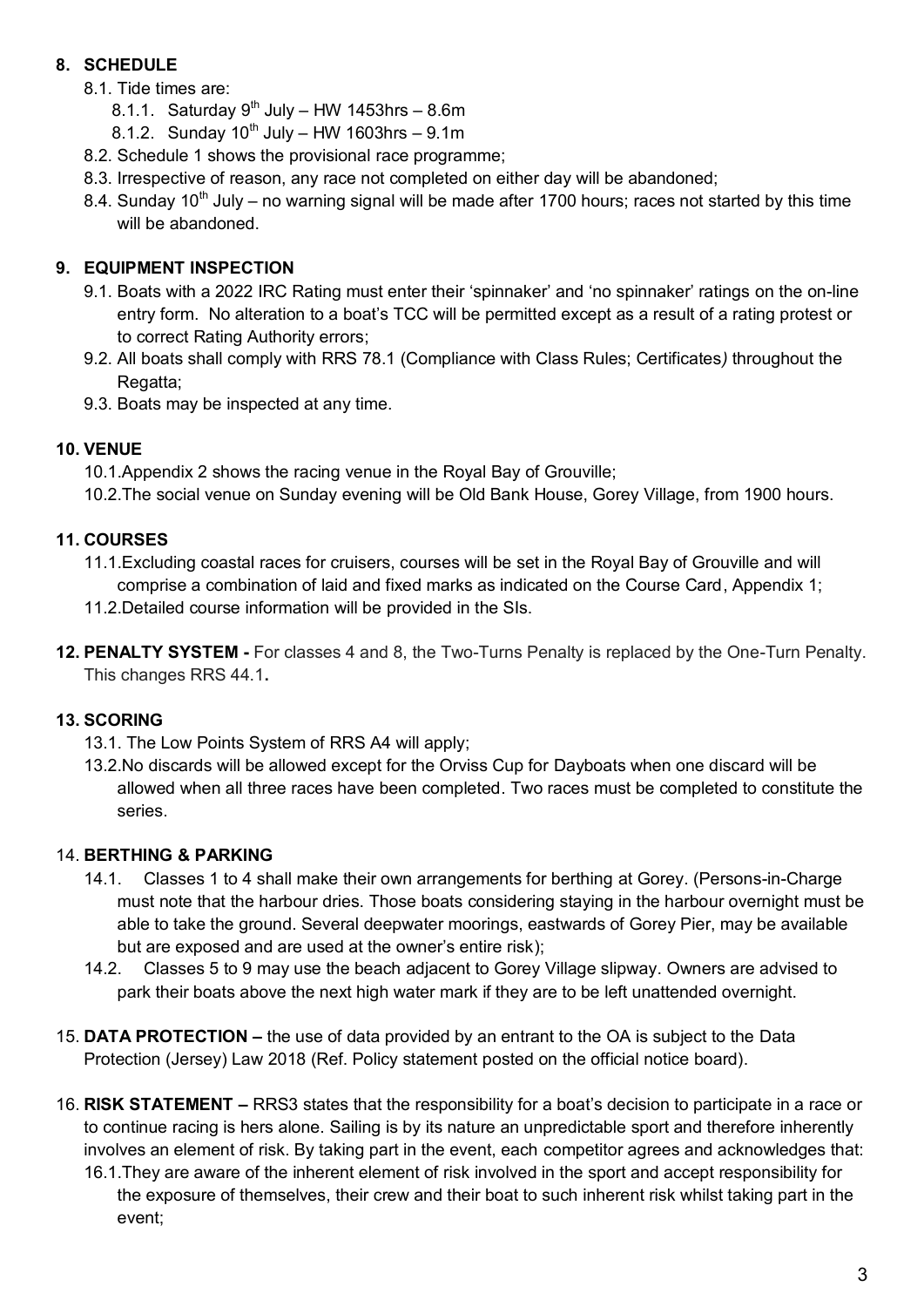- 16.2.They are responsible for the safety of themselves, their crew, their boat and their other property whether afloat or ashore;
- 16.3.They accept responsibility for any injury, damage or loss to the extent caused by their own actions or omissions;
- 16.4.Their boat is in good order, equipped to sail in the event and they are fit to participate;
- 16.5.The provision of a race management team, patrol boats and other officials and volunteers by the event organiser does not relieve them of their own responsibilities;
- 16.6.The provision of patrol boat cover is limited to such assistance, particularly in extreme weather conditions, as can be practically provided in the circumstances;
- 16.7.It is their responsibility to familiarise themselves with any risks specific to the venue or this event drawn to their attention in any rules and information produced for the venue or event and to attend any safety briefing held for the event;
- 17. **INSURANCE -** Each participating boat shall be insured with current third party liability insurance with a minimum cover of £3,000,000 (three million pounds sterling or the equivalent in euros) per incident; this insurance shall include racing cover.

#### 18. **PRIZE-GIVING & PRIZES**

18.1. The Prize-giving will be held at The Ranch, Gorey Village, from 1900 hours Sunday 10<sup>th</sup> July;

- 18.2.Perpetual trophies will be awarded as indicated in Schedule 1;
- 18.3.Place prizes will be awarded in each class, as follows:

18.3.1.Where 2 boats are entered – first prize only

- 18.3.2.Where 3 boats are entered first and second prizes only
- 18.3.3.Where 4 boats are entered first, second and third prizes only
- 18.4.Special prizes may be awarded at the discretion of the OA;
- 18.5.The George Thomas Labey Memorial Trophy is open to entrants who will be no more than 16 years of age on Sunday 10<sup>th</sup> July. The trophy will be awarded to the winning boat, single or doublehanded, in the Norman Challenge Cup;
- 18.6.Perpetual trophies must not leave Jersey.

#### 19. **FURTHER INFORMATION**

- 19.1. Further information will be posted on the official notice board at [www.goreyregatta.org](http://www.goreyregatta.org/) and on [www.facebook.com/GoreyRegattaAssociation;](http://www.facebook.com/GoreyRegattaAssociation)
- 19.2. For specific queries, please e-mail [info@goreyregatta.org](mailto:info@goreyregatta.org) in the first instance.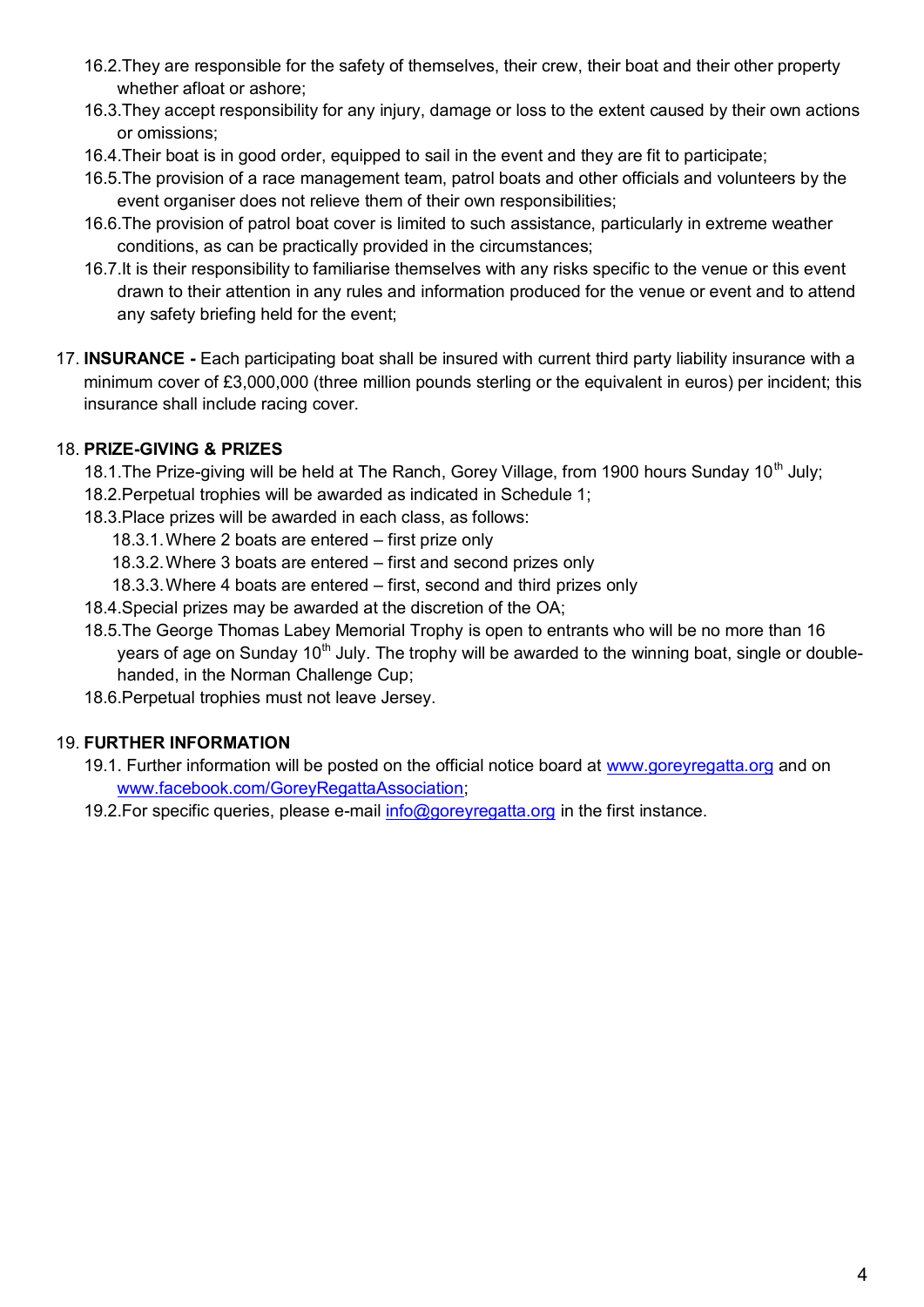## **Schedule 1**

## LOGICALIS 165<sup>th</sup> GOREY REGATTA

### **SATURDAY**

(High Water: 1453 hours; Height 8.6m)

## **CRUISER RACE - ST HELIER TO GOREY**

| St Helier<br>YC*                                                            | <b>Class 1 Cruisers</b> | <b>Troy Trophy</b>           |  |  |
|-----------------------------------------------------------------------------|-------------------------|------------------------------|--|--|
| St Helier<br>YC*                                                            | <b>Class 2 Cruisers</b> | Le Riche Trophy              |  |  |
| (*St Helier YC - Coastal Series - Race 3)                                   |                         |                              |  |  |
| Gorey                                                                       | Class 1 & 2 Cruisers    | <b>Stevens Centenary</b>     |  |  |
| Regatta                                                                     |                         | <b>Challenge Cup</b>         |  |  |
| Gorey                                                                       | <b>Class 3 Cruisers</b> | <b>Betty Bruce Challenge</b> |  |  |
| Regatta                                                                     |                         | Cup                          |  |  |
| These races will be governed by sailing instructions issued by St Helier YC |                         |                              |  |  |

## **FIRST RACES**

| <b>Warning</b> |                | Pennant/Flag | <b>Boat</b>                     | <b>Trophy</b>                                                        |
|----------------|----------------|--------------|---------------------------------|----------------------------------------------------------------------|
| 1255           | 5              |              | Windsurfer                      | Extra Cup 1<br>(Race 1 of 2)<br>Both races to count                  |
| 1305           | $\overline{7}$ |              | Fast Dinghy<br>$PY \leq 1208$   | Assinder Cup                                                         |
| 1315           | $\overline{6}$ |              | <b>Slow Dinghy</b><br>PY > 1208 | Fifth Gorey Cup                                                      |
| 1325           | $\overline{4}$ |              | Dayboat                         | Orviss Challenge Cup (Race<br>1 of $3)$<br>2 out of 3 races to count |
| 1335           | $\overline{8}$ |              | Sport Catamaran                 | Trophy 1                                                             |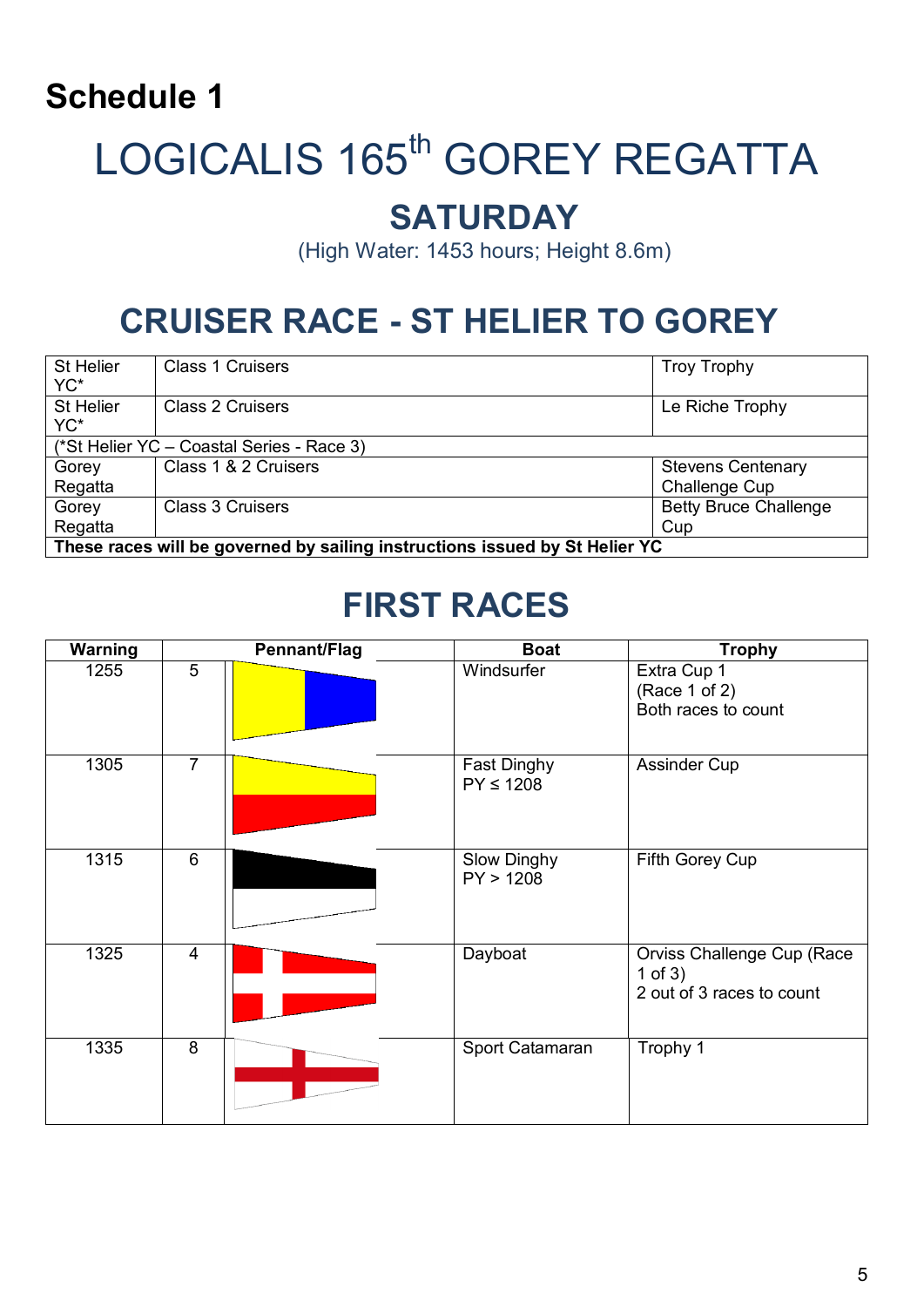## **SECOND RACES (1ST FOR CRUISERS)**

| Warning                                                                                                                                                |                | <b>Pennant/Flag</b> | <b>Boat</b>                   | <b>Trophy</b>                                                                                   |
|--------------------------------------------------------------------------------------------------------------------------------------------------------|----------------|---------------------|-------------------------------|-------------------------------------------------------------------------------------------------|
| 1425                                                                                                                                                   | 5              |                     | Windsurfer                    | Extra Cup 1<br>(Race 2 of 2)                                                                    |
| 1435                                                                                                                                                   | $\mathsf{C}$   |                     | Class 1<br>Class 2<br>Class 3 | <b>Glendewar Challenge</b><br>Richardson Trophy<br>Fairey Cup<br>Horton Trophy (Race 1 of 4)    |
| 1445                                                                                                                                                   | $\overline{7}$ |                     | <b>All Dinghies</b>           | Norman Challenge Cup and<br>George Thomas Labey<br>Memorial (entrants born in or<br>after 2004) |
| 1455                                                                                                                                                   | 4              |                     | Dayboats                      | Orviss Challenge Cup (Race<br>$2$ of $3)$<br>2 out of 3 races to count                          |
| 1455                                                                                                                                                   | 9              |                     | Regatta Fleet                 | <b>Optimist Training Fleet</b><br>(Separate race course)                                        |
| 1535                                                                                                                                                   | $\mathsf{C}$   |                     | Class 1<br>Class 2<br>Class 3 | Da Faye Memorial<br>Le Riche Challenge<br>C Austin Potter<br>Horton Trophy (Race 2 of 4)        |
| 1605                                                                                                                                                   | $\overline{4}$ |                     | Dayboat                       | Orviss Challenge Cup (Race<br>$3$ of $3)$<br>2 out of 3 races to count                          |
| 1615                                                                                                                                                   | 8              |                     | Sport Catamaran               | Trophy 2                                                                                        |
| <b>CRUISER RACE - GOREY TO ST HELIER</b>                                                                                                               |                |                     |                               |                                                                                                 |
| Each boat is to record her finishing time and send it to 'theraimbaults@gmail.com' as soon as<br>possible after finishing and no later than 2200 hours |                |                     |                               |                                                                                                 |
| Warning                                                                                                                                                |                | <b>Flag</b>         | <b>Boat</b>                   | <b>Trophy</b>                                                                                   |
| 1645                                                                                                                                                   | $\mathsf{C}$   |                     | Classes 1 & 2<br>combined.    | Commodore's Cup                                                                                 |
|                                                                                                                                                        |                |                     | Class 3                       | 150 <sup>th</sup> Anniversary Cup                                                               |

**Gorey to St Helier - Course** Start at Gorey Pier **(west to east) then leave all marks to starboard** Gorey Fairway Buoy Horn Rock Violet Channel Buoy Demie de Pas Lt Ho East Rock Buoy Finish on St Helier YC Line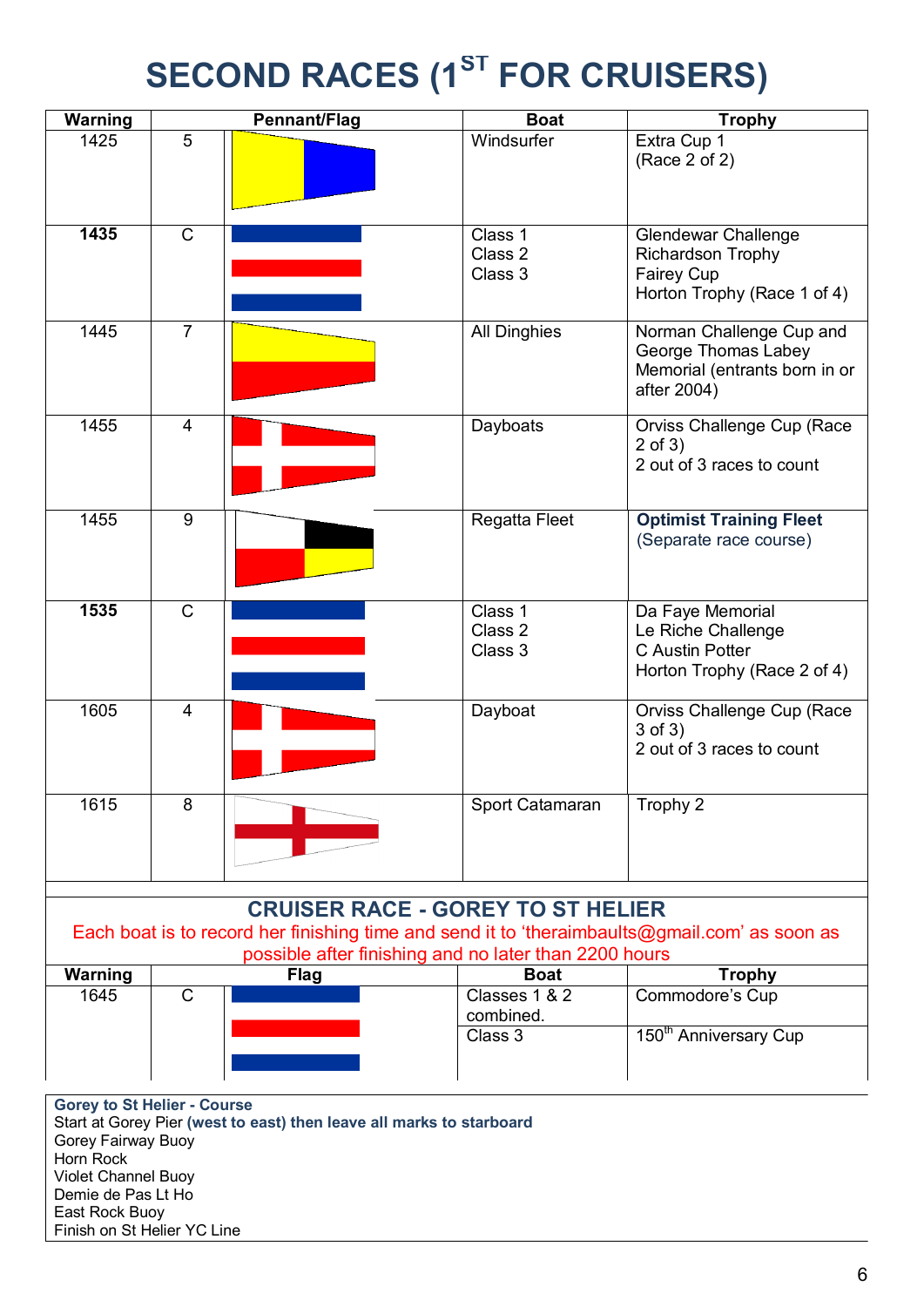## LOGICALIS 165<sup>th</sup> GOREY REGATTA **SUNDAY**

(High Water: 1603 hours; Height 9.1m)

## **FIRST RACES**

| <b>Warning</b>   |                | <b>Pennant/Flag</b> | <b>Boat</b>                                        | <b>Trophy</b>                                                            |
|------------------|----------------|---------------------|----------------------------------------------------|--------------------------------------------------------------------------|
| 1325             | 5              |                     | Windsurfer                                         | Extra Cup 2<br>(Race 1 of 2)<br>Both races to count                      |
| 1355             | $\mathsf{C}$   |                     | <b>Cruiser Class 3</b>                             | Yangtze Cup (Race 1 of 2)<br>Horton Trophy (Race 3 of 4)                 |
| 1405             | $\overline{4}$ |                     | Dayboat                                            | Frank Jeune Trophy (Race 1<br>of $2)$<br>Both races to count             |
| 1415             | 6              |                     | Optimist<br>Laser 4.7 and<br><b>Toppers</b>        | Ecrehos Trophy (Race 1 of<br>2) Both races to count<br><b>Rosel Bowl</b> |
| $\frac{1}{1425}$ | $\overline{7}$ |                     | Laser standard and<br>radial<br>All other dinghies | Fourth Gorey Cup<br><b>Marmotier Trophy</b>                              |
| 1455             | 9              |                     | Regatta Fleet                                      | <b>Optimist Training Fleet</b><br>(Separate race course)                 |
| 1455             | 8              |                     | Sport Catamaran                                    | Trophy 3                                                                 |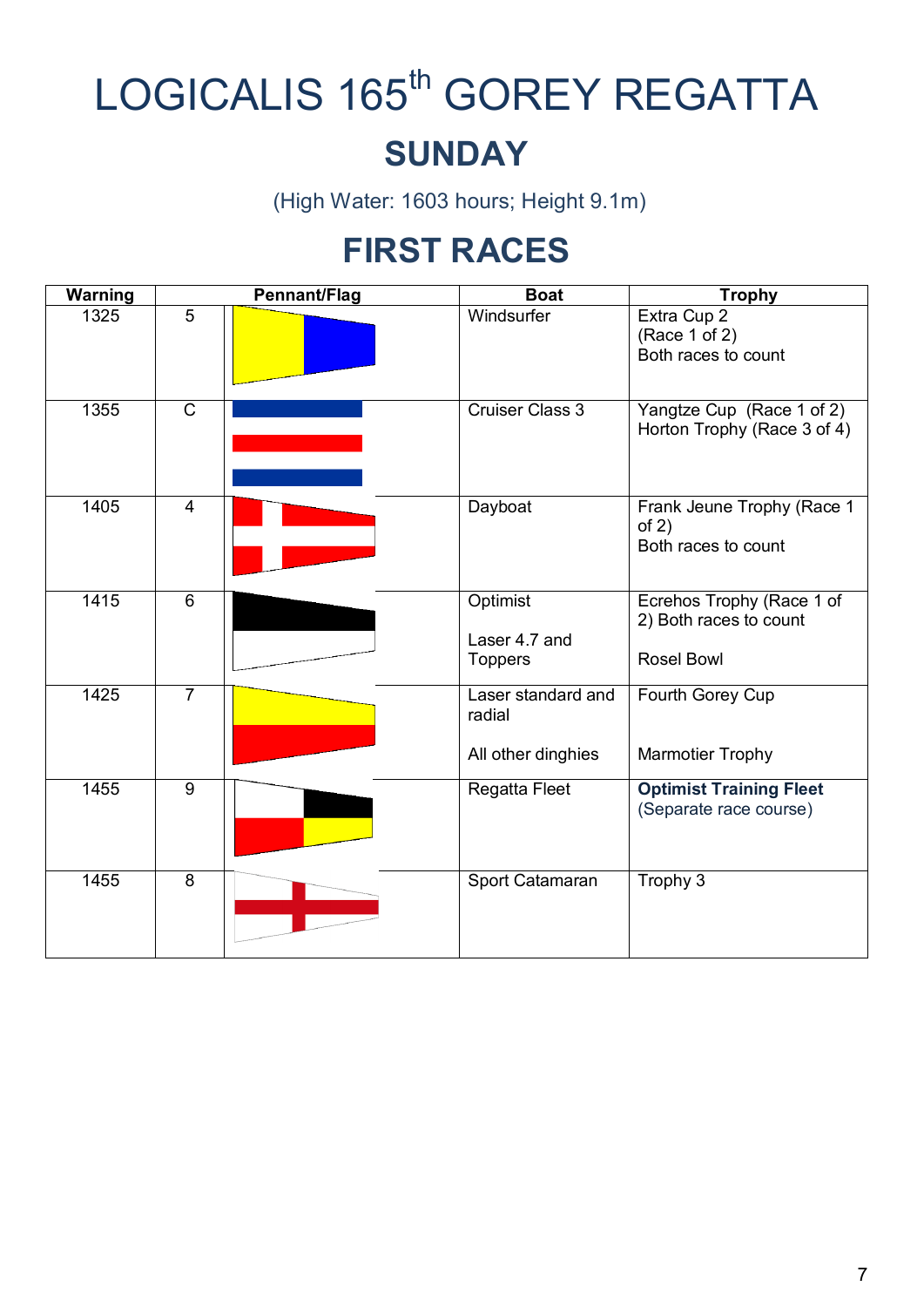## **SUNDAY SECOND RACES**

| <b>Warning</b> |                | <b>Pennant/Flag</b> | <b>Boat</b>                      | <b>Trophy</b>                                            |
|----------------|----------------|---------------------|----------------------------------|----------------------------------------------------------|
| 1515           | $\overline{5}$ |                     | Windsurfers                      | Extra Cup 2<br>(Race 2 of 2)                             |
| 1525           | $\overline{4}$ |                     | Dayboats                         | Frank Jeune Trophy<br>(Race 2 of 2)                      |
| 1535           | 6              |                     | Optimists                        | <b>Ecrehos Trophy</b><br>(Race 2 of 2)                   |
| 1545           | $\overline{7}$ |                     | All Dinghies except<br>Optimists | <b>Perchard Memorial</b>                                 |
| 1555           | $\mathsf C$    |                     | <b>Cruiser Class 3</b>           | Yangtze Cup (Race 2 of 2)<br>Horton Trophy (Race 4 of 4) |
| 1605           | $\overline{8}$ |                     | Sport Catamaran                  | Trophy 4                                                 |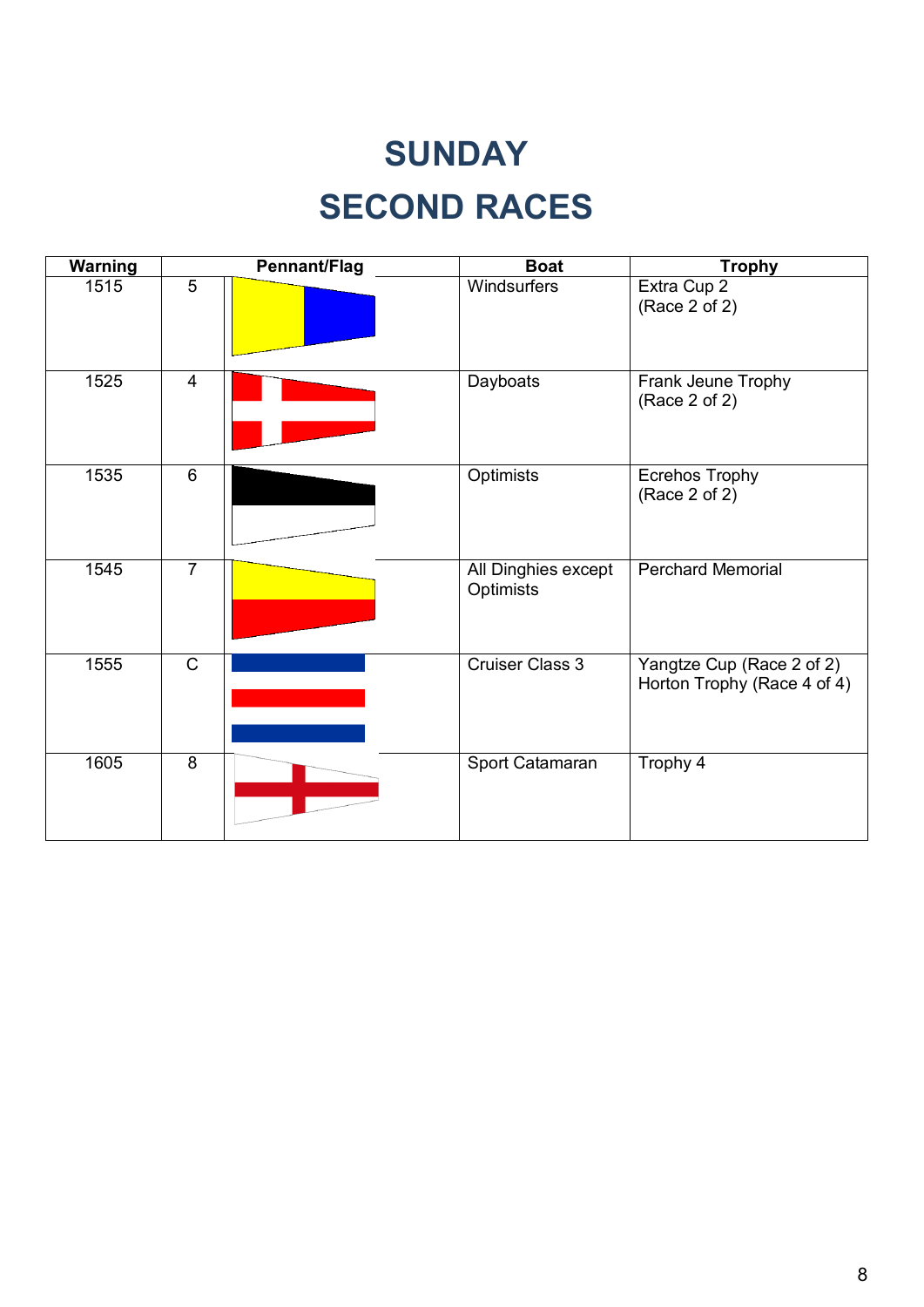### APPENDIX 1



#### **GOREY REGATTA RACE MARKS**

| <b>Mark</b>            | Approximate position    | <b>Mark Number</b> |
|------------------------|-------------------------|--------------------|
| Les Arches rock        | 49° 12.02'N 02° 00.60'W |                    |
| Equerrière rock        | 49° 11.80'N 02° 00.68'W |                    |
| Ecureuil rock          | 49° 11.66'N 02° 00.78'W |                    |
| Gorey Fairway buoy     | 49° 11.50'N 02° 00.34'W |                    |
| Les Burons rock        | 49° 11.36'N 02° 00.82'W |                    |
| Horn rock              | 49° 10.97'N 01° 59.86'W |                    |
| Fort Henry (laid mark) | 49° 10.75'N 02° 01.50'W |                    |
| West Mark (laid mark)  | 49° 11.80'N 02° 01.50'W |                    |
| Giffard buoy           | 49° 10.58'N 01° 59.00'W |                    |

Note: fixed marks are shown in their charted positions. The positions of laid marks may vary significantly from the positions indicated in the table.